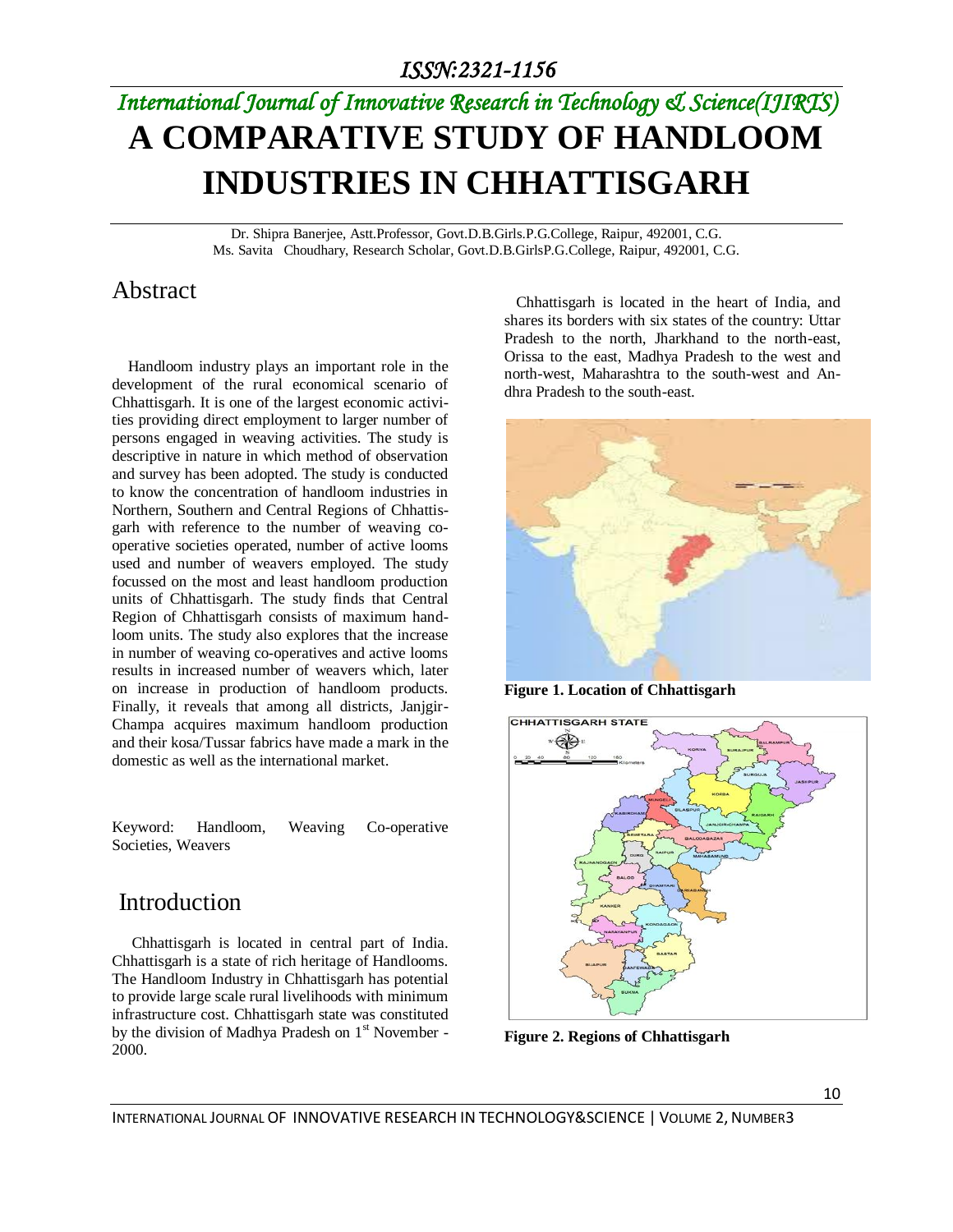# *ISSN:2321-1156*

# *International Journal of Innovative Research in Technology & Science(IJIRTS)*

 Handloom industries are established in various states of Chhattisgarh. Chhattisgarh state consists of 27 districts and it is divided into three regions – Northern region (07 districts), Southern region (07 districts) & Central region (13 districts).

 The districts that are part of Northern Region are: Korea, Surguja, Jashpur, Raigarh, Korba, Balrampur & Surajpur. Except Korea & Surajpur, all regions constitute the handloom industry while Raigarh is most famous for producing Tussar cloth.

 The districts in Southern Region are Kanker, Bastar, Dantewada, Narayanpur, Kondagaon, Bijapur & Sukma. Handloom work is done in Kanker, Dantewada & Bastar. Jagdalpur in Bastar is particularly famous for producing natural colour dyeing cloth.

 The districts that fall in the Central Region of Chhattisgarh are: Raipur, Bilaspur, Janjgir-Champa, Kabirdham, Rajnandgaon, Durg, Dhamtari, Gariabandh, Mahasamund, Mungeli, Baloda Bazar, Bemetara & Balod. Except Bemetara & Balod, all regions constitute handloom industries which employ a large work force. Handloom industries in Janjgir-Champa have maximum production and are much popular in national and international level.

 District Raipur, Mahasamund, Rajnandgaon, Dhamtari, Durg, Kawardha, Bilaspur and Korba are famous for cotton and furnishing products in the state .Janjgir Champa, Raigarh, Bilaspur and Northern part of Raipur are famous for kosa/tussar production in the state. District Bastar and Surguja are famous for the traditional hand woven cotton products. Tussar fabric is famous for its unique traditional design and color pattern all over in the world. Chhattisgarh is known all over the world for its special structure and design. Bilaspur, Raigarh, Champa are known for Kosa silk or tussar fabric.

 Ten handloom clusters Mungjhar (Gariyaband), Katgi (Baloda bazar), Chhuikhadan (Rajnandgaon), Bajawand (Bastar), Champa, Chandrapur (Janjgir-Champa), Saldih, Bhanwarpur (Mahasamund), Lofandi (Bilaspur), Raigarh are already sanctioned in state.

 The Government of Chhattisgarh is implementing various Central and State Developmental Schemes to uplift the weavers in the state. Assistant for Modernization of Handlooms, New Weaving Training, Construction of Common Facility Centre, Anshpunji Loan, Dhanveshthan, Revolving Fund Scheme, Lt. Bisahudas Mahant Puraskar Yojana, Deendayal Sarwashreshta Hathkargha Bunkar Puraskar Yojana, Kabir Puraskar Yojana, Market Survey and Exhibition Scheme, Research and Development Scheme, Welfare Scheme like Mahatma Gandhi Bunkar Bima Yojana, are different schemes being implemented by Directorate of Rural Industry (Handloom Sector) in Chattisgarh.

#### Materials & Methodology

 **Selection of area** - The area is selected on the basis of concentration of various handloom units present in Chhattisgarh. The study is conducted in various districts where there is possibility of handloom production.

 **Data Collection -** For the proposed study, observation and survey conducted in various districts of Chhattisgarh for the purpose of collecting data.

 Along with this, discussions are made with Directorate of Rural Industries and District Handloom Office for obtaining the needed information.

# Results & Discussion

| <b>District</b>        | Total no.<br>of Socie-<br>ties | Total<br>Working<br>Looms | Employ-<br>ment  |
|------------------------|--------------------------------|---------------------------|------------------|
| Surguja                | 21                             | 783                       | 2349             |
|                        | (30.43%)                       | $(25.38\%)$               | (25.61%)         |
| Jashpur                | 04                             | 120                       | 240              |
|                        | (5.79%)                        | $(3.88\%)$                | $(2.61\%)$       |
| Raigarh                | 36                             | 2000                      | 5900             |
|                        | (52.17%)                       | (64.82%)                  | (64.32%)         |
| Korba                  | 08                             | 177                       | 668              |
|                        | $(11.5\%)$                     | (5.73%)                   | $(7.28\%)$       |
| 00<br>Korea<br>$(0\%)$ |                                | 05<br>$(0.16\%)$          | 15<br>$(0.16\%)$ |
| Total                  | 69                             | 3085                      | 9172             |

|              |  | Table 1. Status of Handloom Profile in Northern |  |  |
|--------------|--|-------------------------------------------------|--|--|
| Chhattisgarh |  |                                                 |  |  |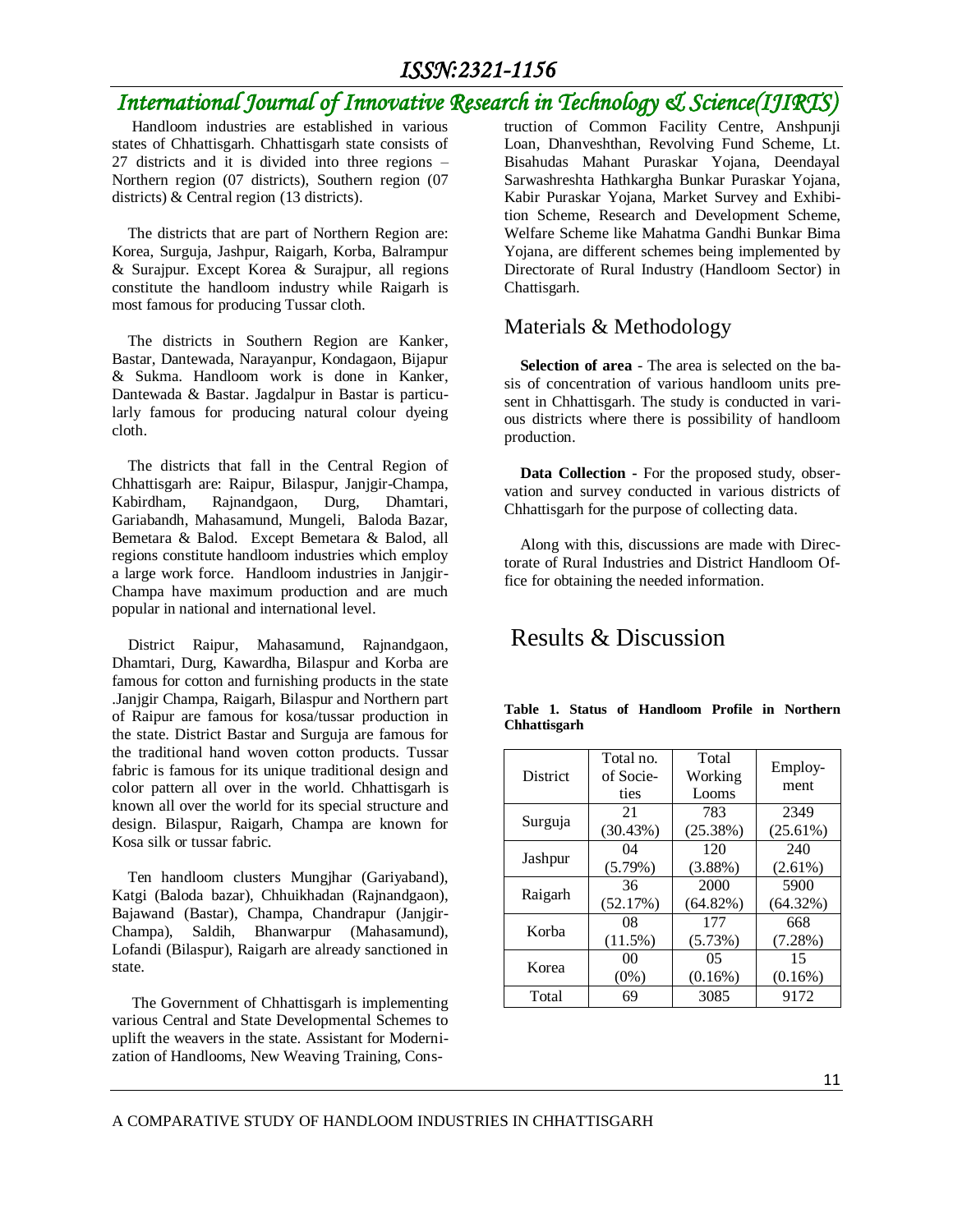## *ISSN:2321-1156*

# *International Journal of Innovative Research in Technology & Science(IJIR)*

 In Table 1, Surguja, Jashpur, Raigarh and Korba constitute major handloom units in Northern Chhattisgarh. The table shows that Raigarh consists of maximum number of weaving co-operative societies and maximum number of active looms, thus employing maximum number of workers also while Jashpur is least developed as handloom unit in Northern Region of Chhattisgarh.



**Figure 3. Graph showing percentage of weaving cooperative societies, looms and employment in Northern Chhattisgarh**

 Figure 3 shows that around 64% workers are engaged in handloom activities in Raigarh, which also acquires maximum percentage of weaving cooperative societies and active looms in Northern Region.

#### **Table 2. Status of Handloom Profile in Southern Chhattisgarh**

| <b>District</b> | Total no.<br>of Socie- | Total<br>Working | Employ-<br>ment |  |
|-----------------|------------------------|------------------|-----------------|--|
|                 | ties                   | Looms            |                 |  |
| Kanker          | 03                     | 420              | 1260            |  |
|                 | $(7.89\%)$             | (18.22%)         | (18.22%)        |  |
| Jagdalpur       | 25                     | 1384             | 4152            |  |
|                 | (65.78%)               | $(60.04\%)$      | $(60.04\%)$     |  |
| Dantewad        | 06                     | 336              | 1008            |  |
| a               | (15.78%)               | (14.57%)         | (14.57%)        |  |
| Narayanp        | 01                     | 40               | 120             |  |
| ur              | (2.63%)                | (1.73%)          | (1.73%)         |  |
| Bijapur         | 03                     | 125              | 375             |  |
|                 | $(7.89\%)$             | $(5.42\%)$       | $(5.42\%)$      |  |
| Total           | 38                     | 2305             | 6915            |  |

Table 2 shows that Kanker, Jagdalpur, Dantewada, Narayanpur and Bijapur are having maximum concentration of handloom units in Southern Region of Chhattisgarh.

 Among all these, Jagdalpur appears as large employment provider in Southern Region of Chhattisgarh, with maximum number of weaving cooperative societies and active looms while Bijapur is very much less involved in handloom activities with least number of weaving co-operative societies and active looms.



**Figure 4. Graph showing percentage of weaving cooperative societies, looms and employment in Southern Chhattisgarh**

 Figure 4 shows that amongst all active looms in Northern Region of Chhattisgarh; around 60% active looms are available in Jagdalpur. Here the percentages of active looms are same as percentage of workers employed in handloom industries.

#### **Table 3. Status of Handloom Profile in Central Chhattisgarh**

| <b>District</b> | Total no.<br>of Socie-<br>ties | Total<br>Working<br>Looms | Employ-<br>ment |
|-----------------|--------------------------------|---------------------------|-----------------|
| Raipur          | 33                             | 2202                      | 6606            |
|                 | $(16.6\%)$                     | (18.38%)                  | (18.38%)        |
| Bilaspur        | 13                             | 730                       | 2190            |
|                 | $(6.56\%)$                     | $(6.09\%)$                | $(6.09\%)$      |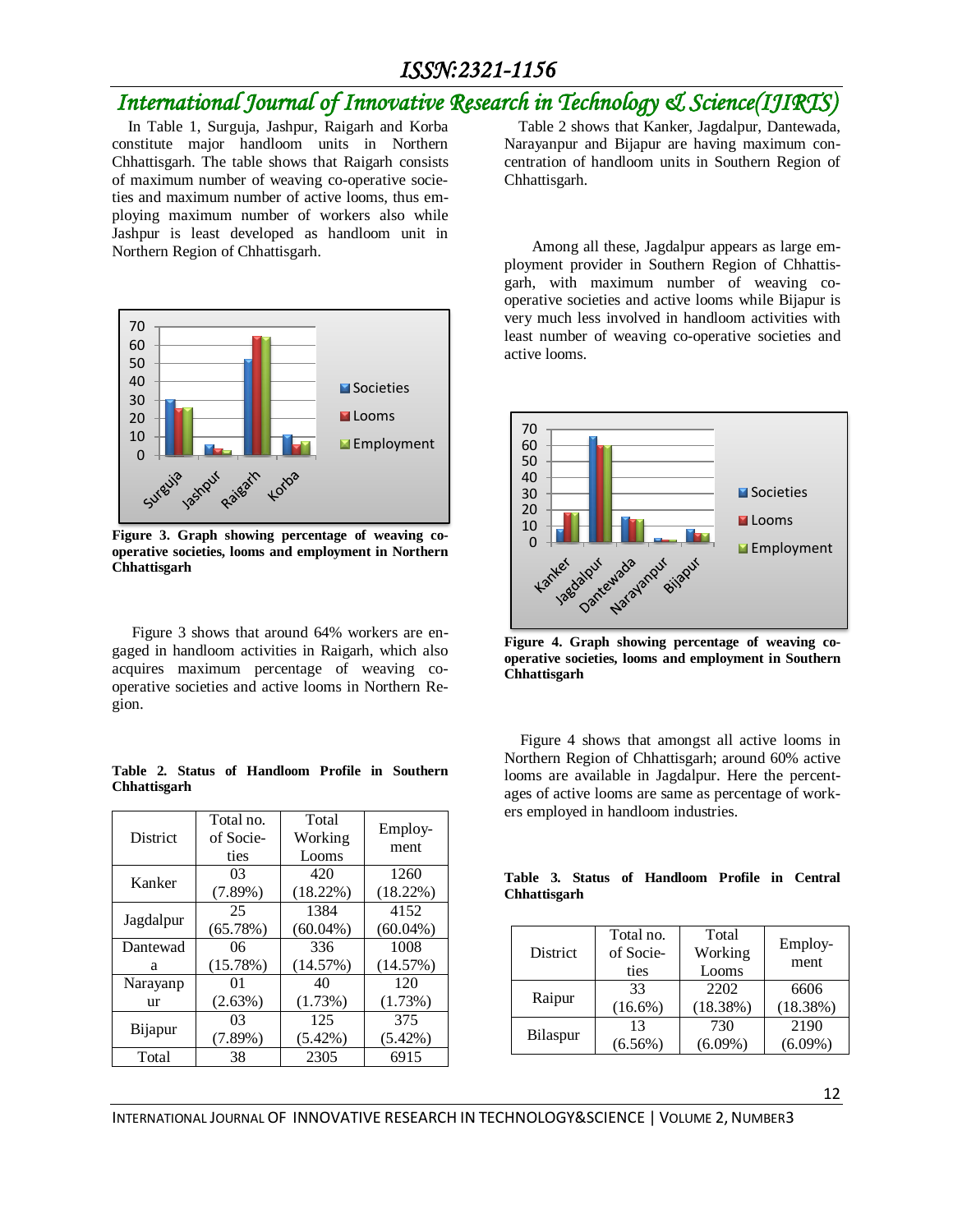# *International Journal of Innovative Research in Technology & Science(IJIRTS)*

| <b>District</b> | Total no.<br>of Socie-<br>ties | Total<br>Working<br>Looms | Employ-<br>ment     |
|-----------------|--------------------------------|---------------------------|---------------------|
| Janjgir-        | 67                             | 4133                      | 12399               |
| Champa          | (33.83%)                       | $(34.50\%)$               | $(34.50\%)$         |
| Kabirdha<br>m   | 03<br>$(1.51\%)$               | 22<br>$(0.18\%)$          | 66<br>$(0.18\%)$    |
| Rajnandg-       | 34                             | 2088                      | 6264                |
| aon             | (17.17%)                       | (17.43%)                  | (17.43%)            |
| Durg            | 32<br>(16.16%)                 | 1983<br>$(16.55\%)$       | 5949<br>$(16.55\%)$ |
| Dhamtari        | 03                             | 70                        | 210                 |
|                 | $(1.51\%)$                     | $(0.58\%)$                | $(0.58\%)$          |
| Mahasam-        | 13                             | 749                       | 2247                |
| und             | $(6.56\%)$                     | (6.25%)                   | (6.25%)             |
| Total           | 198                            | 11977                     | 35931               |

Table 3 represents Raipur, Bilaspur, Janjgir-Champa, Kabirdham, Rajnandgaon, Durg, Dhamtari and Mahasamund as major handloom industries in Central Region of Chhattisgarh. Janjgir- Champa employ overall largest number of workers while Kabirdham is less involved in handloom production.



**Figure 5. Graph showing percentage of weaving cooperative societies, looms and employment in Central Chhattisgarh**

 Figure 5 shows that around 34% workers, of all workers in Central Region of Chhattisgarh, employed in handloom industries of Janjgir- Champa. Janjgir-Champa gains maximum profit from handloom

(tussar cloth) production in overall Chhattisgarh. Here also, the percentage of active looms and percentage of workers employed are same.

| Regions  | Total no.<br>of Socie-<br>ties | Total<br>Working<br>Looms | Employ-<br>ment |
|----------|--------------------------------|---------------------------|-----------------|
| Northern | 69                             | 3085                      | 9172            |
|          | (23%)                          | (18%)                     | (18%)           |
| Southern | 38                             | 2305                      | 6915            |
|          | (12%)                          | (13%)                     | (13%)           |
| Central  | 198                            | 11977                     | 35931           |
|          | (65%)                          | (69%)                     | (69%)           |
| Total    | 305                            | 17367                     | 52018           |

**Table 4. Comparison of Handloom units in various regions of Chhattisgarh**

 Table 4 compares Northern, Central & Southern Region with reference to the number of weaving cooperative societies operated, number of active looms used and number of weavers employed. It is observed that Central region of Chhattisgarh with maximum districts shows maximum concentration of handloom industries as it acquires maximum number of weaving co-operative societies, active looms and employed workers while Southern Region of Chhattisgarh are less developed as handloom units with less number of weaving co-operative societies and active looms, thus there few people involved in handloom activities.



**Figure 6. Graph showing maximum concentration of handloom units in Central Chhattisgarh**